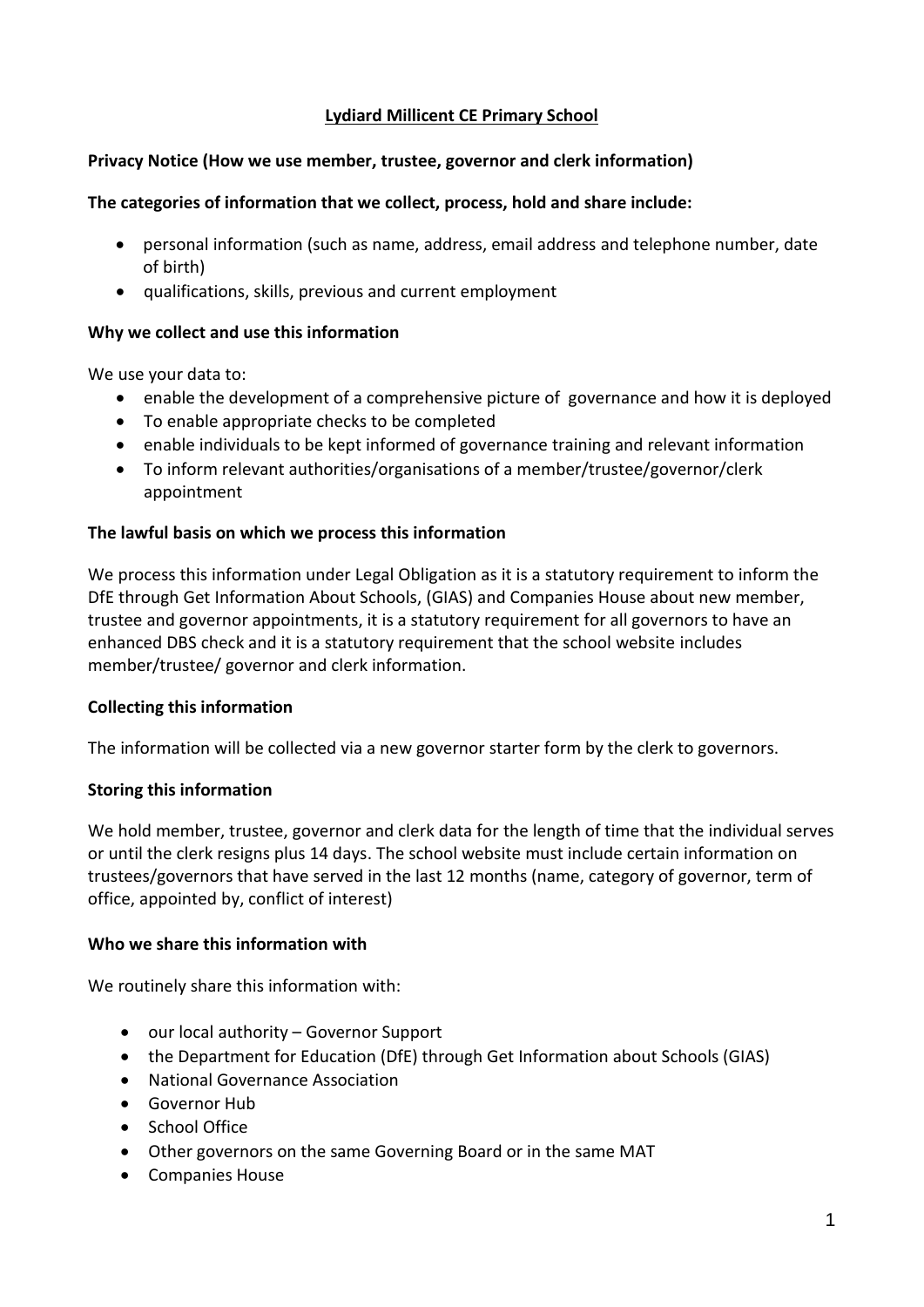Disclosure and Barring Service

### **Why we share member, trustee, governor and clerk information**

We do not share information about members, trustees, governors or clerks with anyone without consent unless the law and our policies allow us to do so.

## **Local authority**

We are required to share information about our governance members with our local authority (LA) due to subscribing to the Governor Support Service.

Governor Support requests details of the clerk to governors even if the governing board does not subscribe in order that information from the LA that is relevant to all governing boards can be circulated.

### **Department for Education (DfE)**

We share personal data with the Department for Education (DfE) on a statutory basis, through Get Information About Schools (GIAS).

### **Governor Hub**

Sharing of governance information (minutes, agendas, supporting papers for meetings) is managed through Governor Hub ensuring that it is not necessary for individuals to hold these papers on personal electronic devices.

# **School Office**

In case of emergency or an Ofsted inspection it is necessary for the school office to hold details of any individuals involved in the governance of the school.

#### **Other members/trustees/governors on the same Governing Board or in the same MAT**

For ease of communication and if appropriate contact details may be shared with other members/trustees/governors on the same board in or in the same MAT.

#### **Companies House**

In accordance with Sections 167 & 167D of the Companies Act 2006 anyone on the Trust Board of an Academy must be registered with Companies House as you are a Director of the Company.

# **Disclosure and Barring Service**

All maintained school governors and all academy Members, Trustees and individuals on any LGBs in a MAT are required to have an enhanced criminal records certificate from the DBS. Further details on DBS checks in schools are within the statutory guidance Keeping Children Safe in Education (KCSIE).

# **Requesting access to your personal data**

Under data protection legislation, you have the right to request access to information about you that we hold. To make a request for your personal information, contact the School Office on 01793 77271.

You also have the right to: